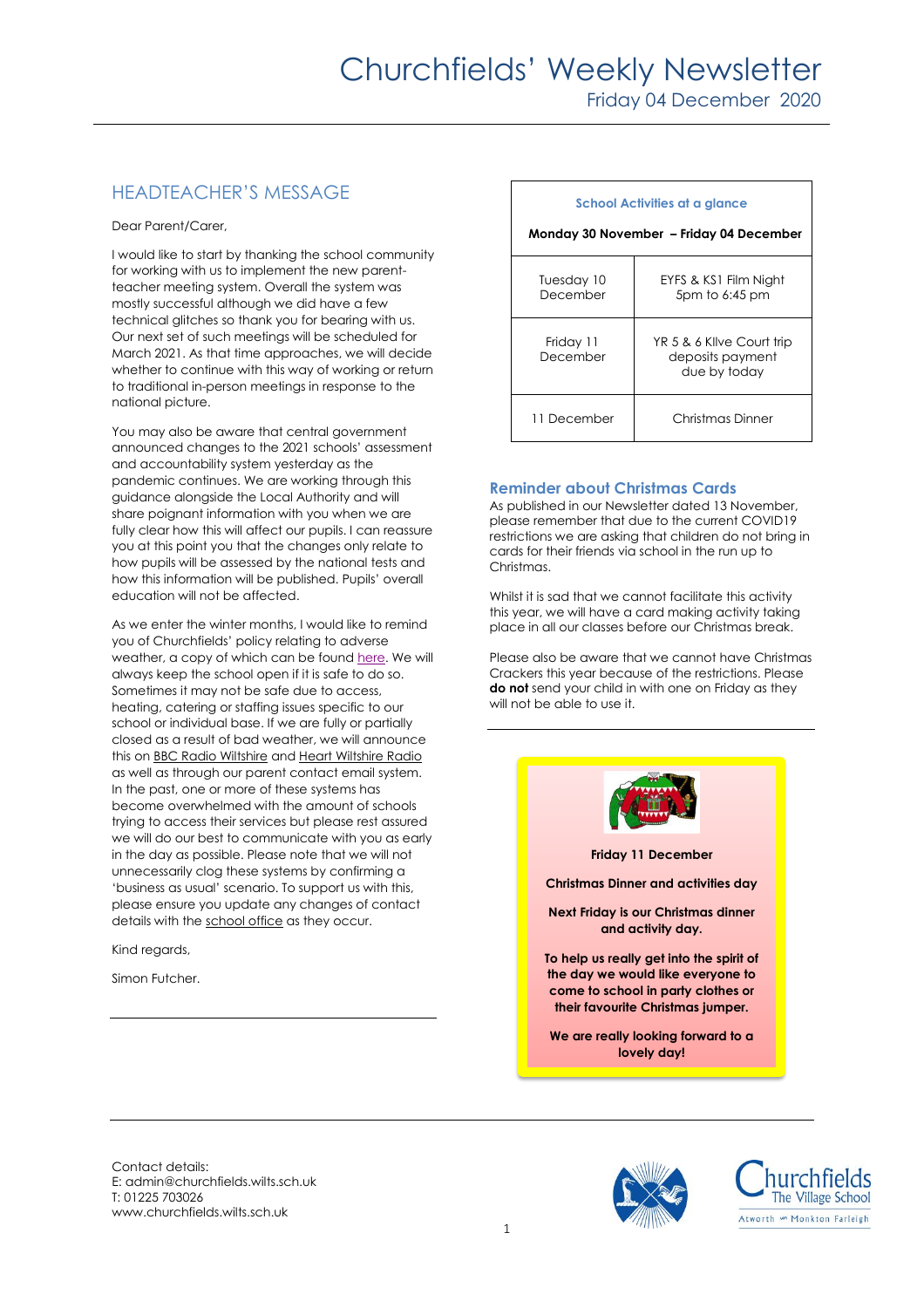# Churchfields' Weekly Newsletter

Friday 04 December 2020

## School News Round- up

# **Mathletics**

What amazing work Churchfields. You always impress me with your consistency. I am amazed by how many gold certificates have been earned this year - well done to Olivia who is the latest member of this rather exclusive mathletics club!

#### Gold : Olivia

Silver : Olivia, Ethan, Josiah, Joseph

Bronze : Oscar, Daisy B, Holly, Alex C, Ezra, Oliver CJ, Olivia, Florence, Felicity, Rupert, Ethan, Josiah, Gracie, Alexis, Rufus, Oliver H, Isla, Lauren, Tomas, Leighton, Thomas K, Ted L, Eloise, Eleanor, Joseph, George R, Kaan, Scarlett, Henry V, Alice

Buddy the Elf has come back to spend time with Kingfisher class this Christmas. So far he has treated us to oodles of Lego cards, been caught spying on us by hiding on top of our projector and has even set up a Science investigation for us. He seems much better behaved than last year! Fingers crossed this continues. We need to keep an eye on him Kingfishers! Love Mrs G X X X



We also say goodbye to Felicity and Rupert today. We wish them all the best during their time away and do hope they keep in contact with us all. You will both be greatly missed. Lots of love Mrs G and Mrs Pugh X X X

Contact details: E: admin@churchfields.wilts.sch.uk T: 01225 703026 www.churchfields.wilts.sch.uk

#### **Disgusting Digestion! Nightingale Nutritionists!**

This week Nightingale Class well and truly got stuck into learning all about the digestive system in their science lessons. They learned all about how our food travels through the body by modelling the process using household items to represent the different organs. Tights, plastic bags, mashers, vinegar and water, amongst other equipment, represented the large and small intestines, the stomach, teeth, stomach acid and saliva. The children have been using all the correct scientific vocabulary to describe the whole process!





Did you know it took 4 year 5 Falcons and 20cm to reach the same height as Hadrian's Wall?



We're learning lots of facts and completing our catapults. Pictures to follow of them completed next week.